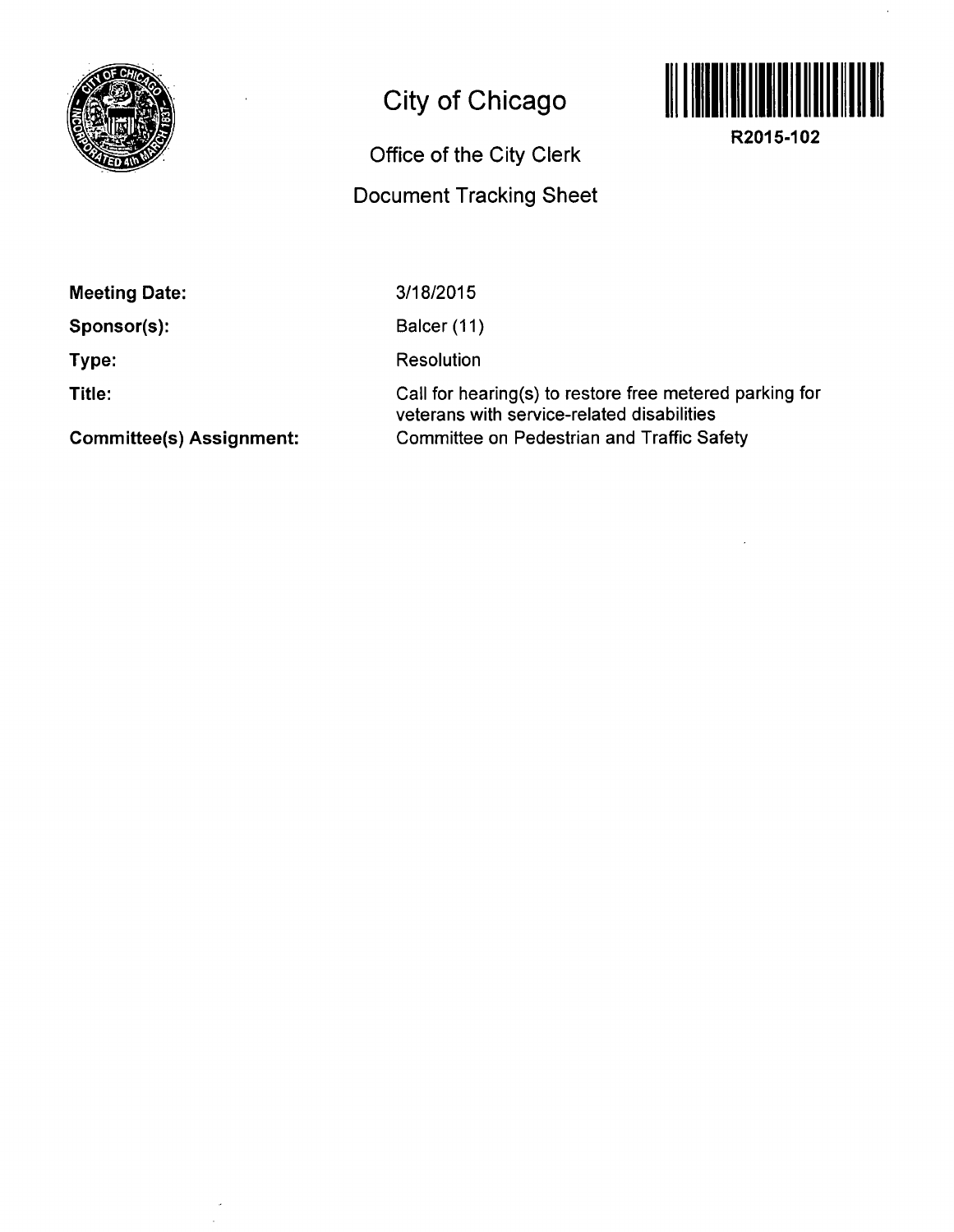$Int_0: 3.18.2015$ <br> *Anothic* 

## **RESOLUTIO N**

WHEREAS, Veterans of the United States Armed Forces have served our Country with distinction and courage. It is incumbent upon government to assist these loyal Americans as they retum from their tours of duty by making the transition back to civilian life as easy as possible; and

WHEREAS, The wounds often endured by the members of our Armed Forces demonstrate clearly the sacrifice inherent in military service. Many of our retuming veterans bear the scars of combat, both on their bodies and in the form of post-traumatic stress disorder; and

WHEREAS, Prior to January of 2014, if an individual was eligible for a disabled parking placard or plate, he or she also received a waiver of the parking fee in metered zones in conjunction with the display of that placard or plate; and

WHEREAS, In 2013, the General Assembly passed legislation, effective January of 2014, that drastically changed the law regarding free parking for those with disability placards or plates. The law, intended to thwart those who would cheat the system, limits the availability of free metered parking to people whose physical limitations prevent ready access to payboxes; and

WHEREAS, While the new law is commendable in addressing instances in which unscrupulous people take unfair advantage of the parking rules, nonetheless it has wrought a practical and fmancial inconvenience on our City's disabled veterans, who need and merit our help and support; and

WHEREAS, Restoring free metered parking to our veterans with service-related disabilities, including post-traumatic stress disorder, is a small step we can take to show our gratitude and respect for their valiant service and acknowledge their daily hardships; now, therefore,

BE IT RESOLVED, That we, the Mayor and Members of the City Council of the City of Chicago, assembled this eighteenth day of March, 2015, do hereby urge the Illinois General Assembly to pass legislation restoring a metered parking fee waiver for our veterans with a service-related disability; and

BE IT FURTHER RESOLVED, That the City Council, through its Committee on Human Relations, hold one or more hearings to discuss this important issue facing our veterans; and

BE IT FURTHER RESOLVED, That the City Clerk is directed to provide suitable copies of this resolution to the Governor of the State of Illinois, the President of the Illinois Senate, the Minority Leader of the Illinois Senate, the Speaker of the Illinois House of